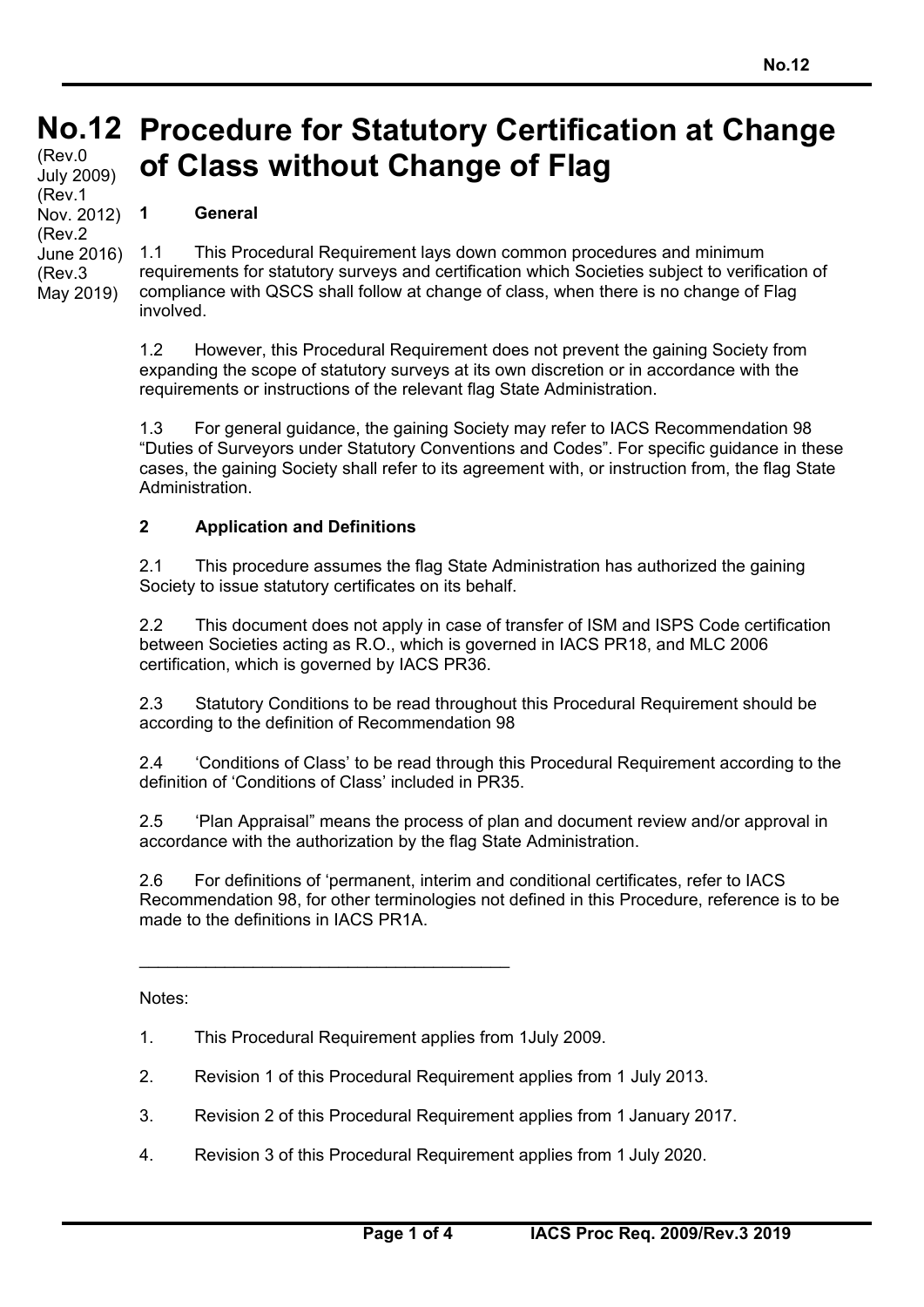#### **No.12 3 Obligations and reporting**

(cont)

3.1 Societies shall follow the principles as contained in Section A- Procedural Requirements of IACS PR1D or PR1A, as applicable, in order to comply with the applicable requirements of paragraph 3.9.3.4, 3.9.3.5 and 3.9.3.6 of RO Code (IMO Resolution MSC. 349(92)).

In cases where one of the Societies is not subject to verification of compliance with QSCS and does not fulfil its obligations or provide adequate cooperation as required in RO Code, the remaining Society who holds a QSCS certificate should make an effort in good faith to fulfil its own obligations as deemed necessary and possible based on its professional judgement, the relevant requirements of RO Code, and special instruction requested from the flag State Administration.

3.2 Other than surveys to be held to the extent as required below in this Procedural Requirement, as the special precautions taken for transfer of statutory certification, it is noteworthy that:

3.2.1 For vessels subject to PR1A, the gaining Society is not to issue any new certificates, or other documents enabling the vessel to trade until all overdue surveys of class and all overdue conditions of class, previously issued against the vessel as specified by the losing Society, have been completed and rectified by:

- a) the gaining Society, for vessels less than 15 years of age  $(N^{old 1})$ ;
- b) the losing Society, for vessels 15 years of age and over.

3.2.2 For vessels subject to PR1D, the principles contained in 3.2.1 above shall be followed. In case where 3.2.1 b) as noted above is unable to be implemented, the gaining Society shall seek to undertake the relevant obligations, or request special instruction from the flag State Administration.

# **4 Plans and information**

4.1 At its own discretion or upon the specific requirements or instructions of the flag State Administration, the gaining Society shall request, from the owner, the appraisal or submission of plans, documents or alternative technical information to support the issuance of statutory certificates or other documents. However, having made an effort in good faith to obtain the information, if it proves not practicable to acquire certain plans as required, equivalent/alternative technical data must be provided prior to issuing any certificates.

4.2 In cases where the vessel has been previously classed by the gaining Society or a Society subject to verification of compliance with QSCS, the submission of plans may be specially considered subject to confirmation of no alteration/modification to the vessel.

4.3 In addition to 4.2 as above, historical statutory documentation as listed in IACS Recommendation 117 shall, within the limitations set by the Flag state concerned and by national legal constraints, be duly transferred between Societies if requested by the gaining Society. In case of Alternative Design and Arrangements involved, the documentation of approval of Alternative Design and Arrangements pertaining to statutory aspects should be requested to be submitted by the Owner or provided by the losing Society. Transfer of additional material supporting the issuance of statutory certification shall be considered by the losing Society, upon request by the gaining Society.

 $\overline{a}$  $(N^{Oote 1)}$  To be calculated from the date of delivery to the date of the request to change class is received by the gaining Society.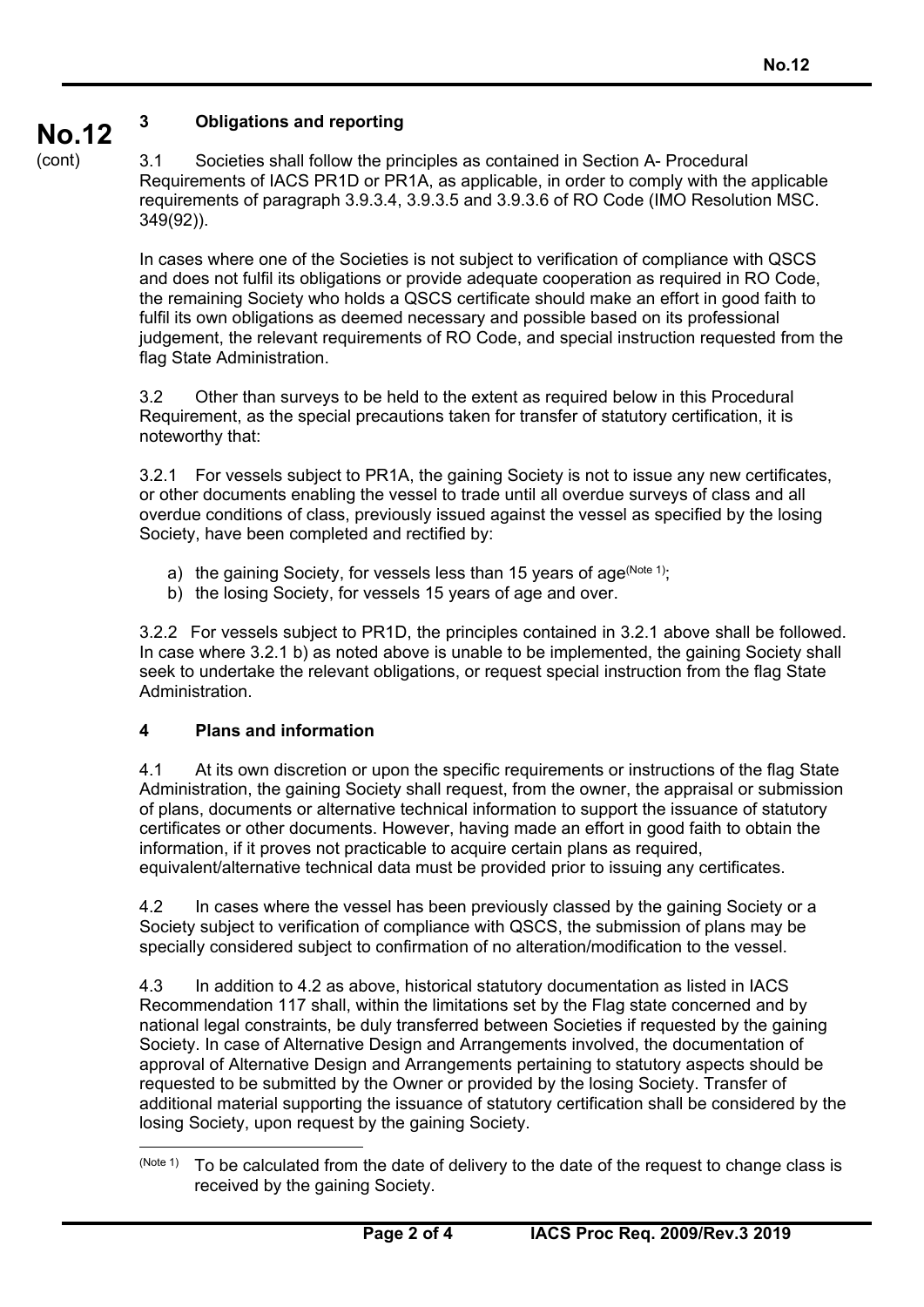#### **No.12**  (cont) **5 Scope of surveys**

5.1 For vessels subject to IACS PR1D, regardless of the type of statutory certificate or its remaining validity period, the gaining Society shall carry out a full Renewal Survey prior to issuing any certificate to replace the one previously issued by the losing Society.

5.2 For vessels subject to IACS PR1A, the gaining Society may take into account the type of the previously issued statutory certificate and its remaining validity period to determine the scope of surveys to be held as noted below:

5.2.1 If the vessel's existing certificate is expired or is valid through an extension at the date of change of class, the gaining Society shall carry out a full Renewal Survey prior to issuing any certificate.

5.2.2 If the vessel has a permanent/interim certificate issued by the losing Society at the date of change of class, the following procedures are applicable:

- a) Prior to the issuance of a Passenger Ship Safety Certificate the gaining Society shall carry out a full Renewal Survey.
- b) Prior to the issuance of a Cargo Ship Safety Radio Certificate, the gaining Society shall carry out a full Renewal Survey (in case of non-HSSC certification) or a full Periodical Survey (in cases of HSSC certification). In cases where the Cargo Ship Safety Radio survey carried out due to change of class is not to be credited as periodical or renewal survey and the service supplier used by the losing Society is acceptable to the gaining Society, the survey may be limited to a general verification by the attending surveyor based on the last service report.
- c) For other statutory certificates, the gaining Society shall carry out a Mandatory Annual Survey.

5.2.3 If the vessel has a conditional certificate or a full term certificate, which validity is limited by Statutory conditions existing with assigned due date, issued by the losing Society at the date of change of class, in addition to the scope of surveys to be held as indicated in 5.2.2 above, the deficiencies/defects with the details of any relevant requirements or provisos, noted on or attached with certificate should be re-examined by the gaining Society.

5.2.4 During a Mandatory Annual Surveys and/or the Periodical Survey for Safety Radio as noted above, if the Surveyor finds any detainable deficiencies/defects or a significant number of minor deficiencies/defects which indicate the condition of the vessel or its equipment does not correspond substantially with the particulars of the certificate issued by the losing Society, then a full Renewal Survey shall be carried out prior to the issuance of any certificate.

5.3 In case of change of class due to the losing Society's authorization for statutory surveys being withdrawn or terminated by the flag State Administration, the gaining Society may request special instruction from the flag State Administration for the scope of surveys to be held, which are to be not less than the requirements in 5.1 and 5.2 as noted above.

# **6 Type and validity period of certificates**

6.1 For type and validity period of certificate to be issued, the gaining Society may refer to IACS Recommendation 98, taking into account the validity period of the existing certificate, the existing deficiencies/defects (if any), and new deficiencies/defects if found. If a permanent certificate is issued by the gaining Society on completion of survey not credited as renewal